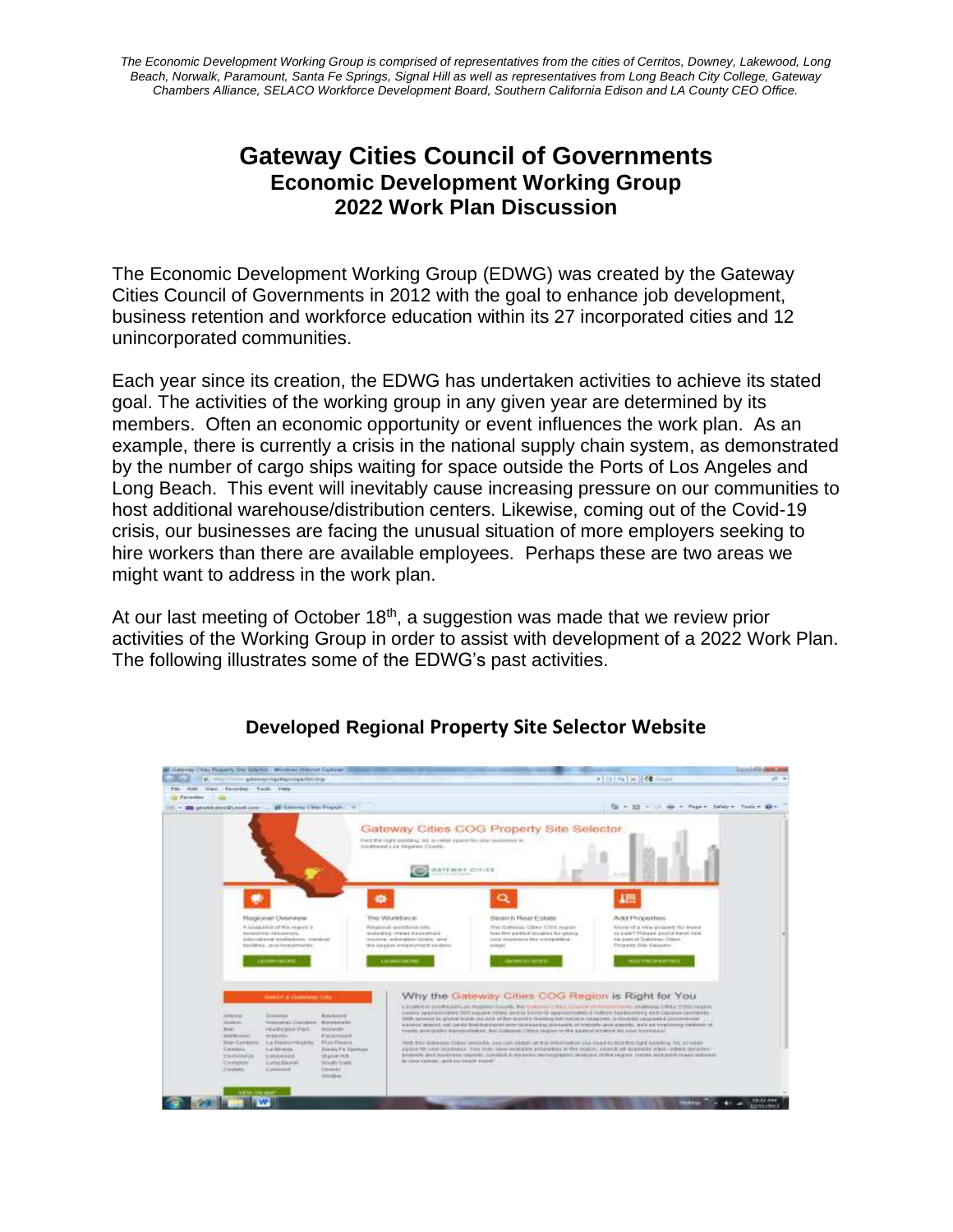**Worked on several Programs to assist the Region's Small Businesses**



#### Partnership Proposal to:

#### **GATEWAY CITIES COUNCIL OF GOVERNMENTS**

#### for expansion of SBDC services in 2014 to increase business starts and job creation for the Gateway Cities.

Amount: \$115,160

December 4, 2013

## **Organized two regional Economic Development Summits with attendance from city, county, state, federal elected and appointed officials.**

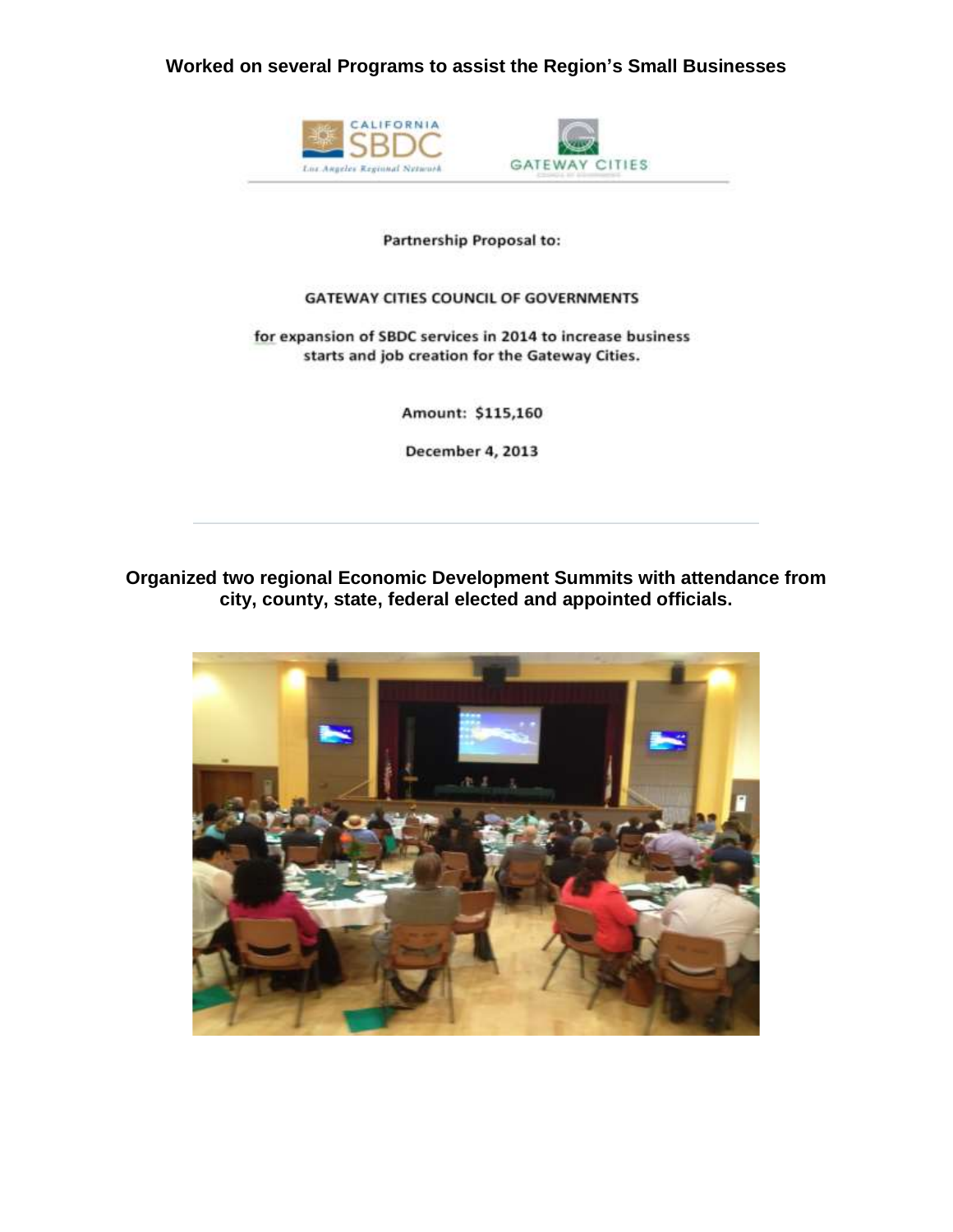**Developed Gateway Cities Comprehensive Regional Economic Strategy Making Cities eligible for U.S. Economic Development Administration Funding**



**Created Manufacturers and Apprenticeship Sub-Committees as well as Public-Private Job Creation/Retention Task Force**



5. Discussion - Future Agenda Items and Meeting Dates

6. Adjournment